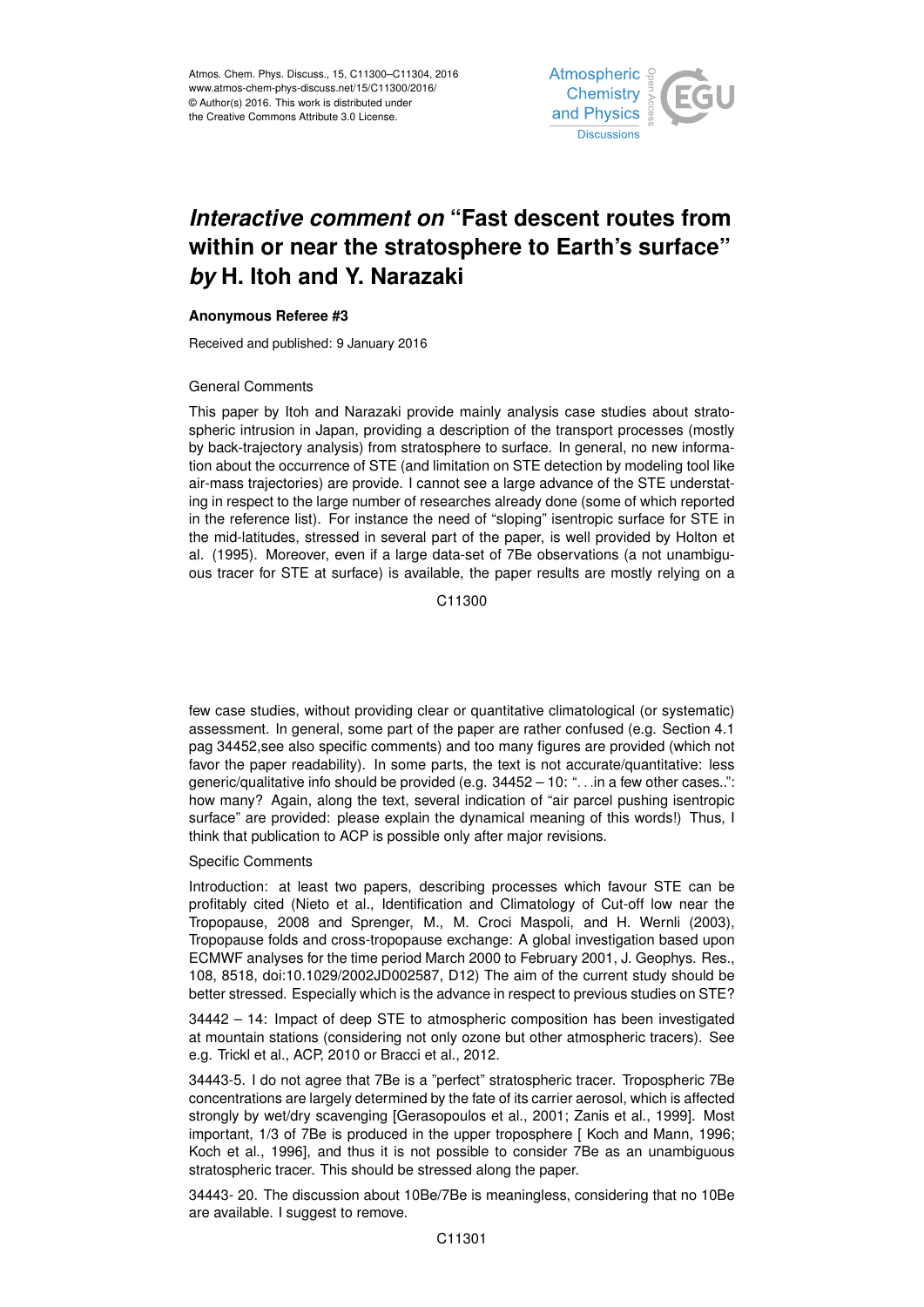34444-15. This is not true! Zanis et a. (2003) showed that HIGH ratio were observed for weather types conductive for STE events.

34444-24. The work by Skerlak et al. 2014 analysed the input of stratospheric air into the PBL.

34444-26. Please check this statement. As an instance the papers by Trickl et al. (2010), Tositti et al., (2014), Cristofanelli et al. (2006), Zanis et al. (2003), analysed STE event development also as a function of "high-frequency" daily/bi-daily or longterm 7Be measurements.

Pag 34445 – 20. Please check this statement. At least other two papers (Tositti et al., 2014 and Trickl et al. 2003) analysed daily/bidaily 7Be variability over multi-years period

The sentences from row 23 (pag 34445) to row 6 (pag 34446) should be moved to the "Method and data" Section

34446-24. Is the Spring SD significantly different from other (e.g. autumn)? Did you perform a statistical test? Other locations in Europe showed summer maximum for 7Be (see e.g. Tositti et al., 2014, Gerasopulous et al., 2001) due to enhanced vertical mixing (and downward transport) within troposphere during summer months. This can be an interesting difference with your data-set that deserve comment.

34447-10: what do you mean for "measurement time"? Start time? Centroid time?

34448–28: total number of events were 43. Looking to Figure 2, it seems that less events were present. Maybe is just a plotting issue but please check.

34449-9: you explained the summer minimum only in terms of "fast descent routes" occurrences. I suppose that also a role due to wet deposition (higher in summer) can be considered for this region.

34450. The description of case study selection (line 4-14) can be shortened. In my

C<sub>11302</sub>

opinion, in the current form, it is rather difficult to follow. I suggest to use Supplementary material for describing more details (and show example, e.g. Table 3) about the selection criteria. Also Table 4 can be moved to Supplementary Material: please in the caption substitute "object" by "case studies". For each case you should add information about classification ("fats descent routes" or others)

34451 – 20: "If trajectories vary. . .in not valid". This sentence is not clear to me. Please explain.

34452 – 3: please substitute "systematic trajectories" with "common downward airmass motion".

34452 – Fig 4. It is not clear to me what do you mean by "maximum latitudinal movement and maximum descent per day". In any case, please try to merge Fig 3 and Fig.4.

34452 – 15/29. In my opinion, this section is really confused and it is hard to follow for the reader. Please try to rephrase.

34453-Fig 5. Is this figure referring to all the cases or just to the "special" 25 cases? Please explain!

34453-11. Is this sentence valid only for the area of investigation or can be generalized?

34454 – 5/16: please, simplify! Simple say that the case study is 17 March 2009 at 18:00!

34458-22: "transformation of the polar vortex". What do you mean?

34458-24: "Because. . .is not conserved". I do not agree that the potential temperature is not conserved because the downward motion occurs in the mid-latitudes. Tropopause foldings and cut-off lows (which occur on isentropic surface) occur at midlatitudes! Please, rephrase!